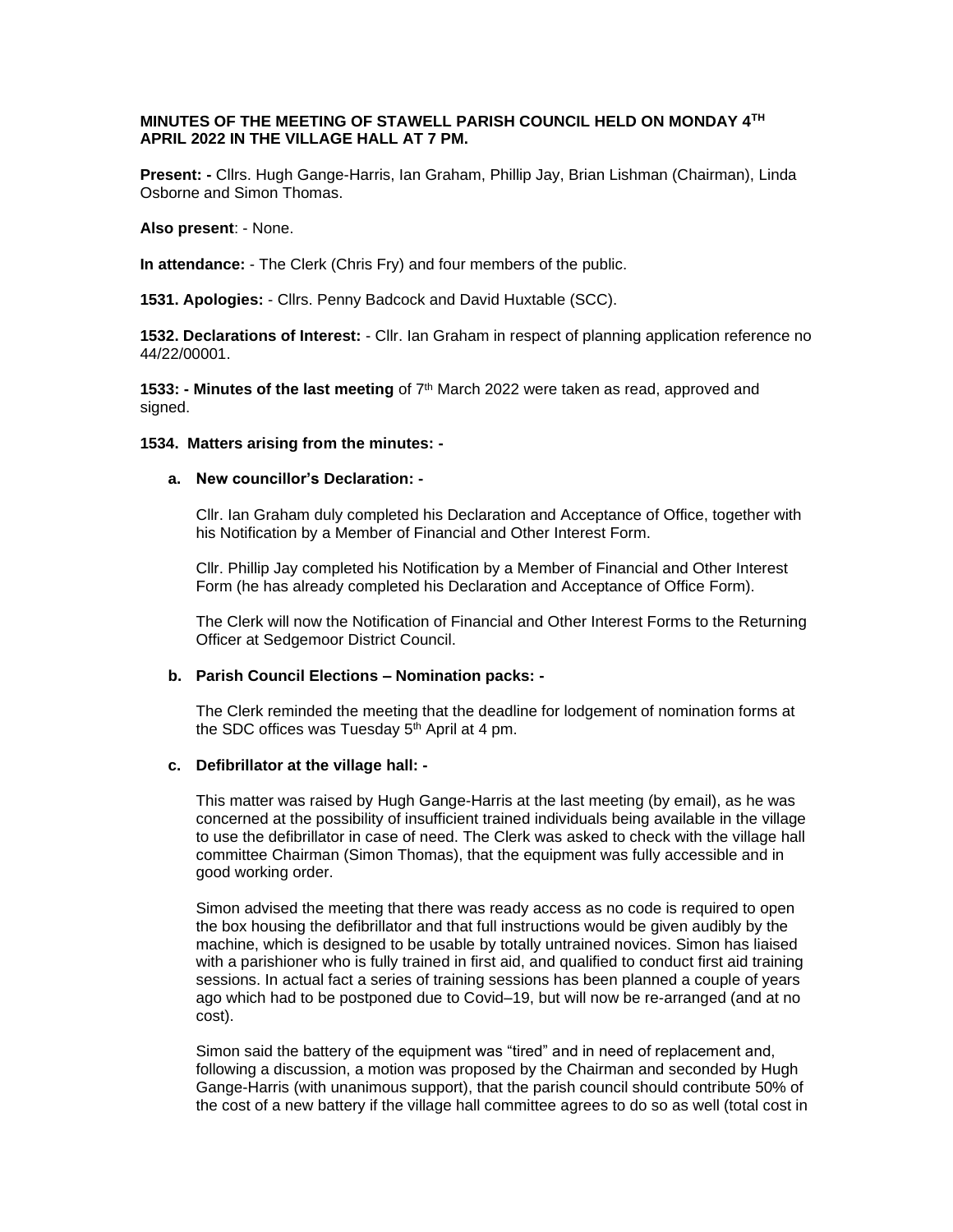the region of £350).

## **At 7.15 pm the Chairman closed the meeting and invited public participation.**

**1537. Planning** (taken out of agenda order to allow full public discussion): -

 **Town and Country Planning Act 1990 (As amended). Application no: 46/22/00001. Type: Full Planning Permission. Applicant: Ms J Richardson. Location: Land south of Stawell Road, Stawell, Bridgwater Somerset TA7. Coordinates: E: 336389.85 N: 138135.98. Proposal: Change of use of agricultural land to equestrian including menage arena, stables and store.**

## **(Comments from the parish council welcomed by 19th April 2022).**

The Chairman began an open discussion, who asked for individual opinions on the proposal. There were two residents from neighbouring properties to the site.

It was stated that issues of loss of privacy, noise pollution and floodlighting ingress (all valid planning grounds to object), would be lodged during the consultation period. It was noted that a similar application in Moorlinch parish (also to a degree retrospective), had received approval, and so it might be advisable therefore to request certain conditions should be attached to any approval which might eventually be given.

The Chairman brought all points covered in the discussion together, and the following Parish Council observations were sent to the SDC planning department in objection to the proposal: -

"The Parish Council of Stawell objects to the planning application reference 46/22/00001 on the grounds that: -

- 1. The entrance road and site is very close to Hill House and as such will cause overlooking and loss of privacy.
- 2. The siting of the buildings will be on the ridge and as such will dominate the skyline and be detrimental to the landscape, particularly to the south.
- 3. The site lies immediately to the south of the curtilage of West House, a listed property, and could be deemed to be an application which affects a listed property adversely.
- 4. The site has a major effect on the resident and users of Crendge Lane, a private drove.

In the event this application be granted, the Parish Council would ask that the following conditions be made: -

1. The entranced to the site be re-configured.

We would like to suggest that the entrance be moved further away from Hill House, but for topographical reasons that is not practical. We would therefore ask that the road in be re-routed down the inside bordering Crendge Lane, rather than down the boundary of Hill House as it is at the moment, and all the area to the south of Hill House be returned to grass field.

2. The site be moved further south so that it did not immediately adjoin neighbouring properties and the siting of the buildings be well south of the ridge, down the southern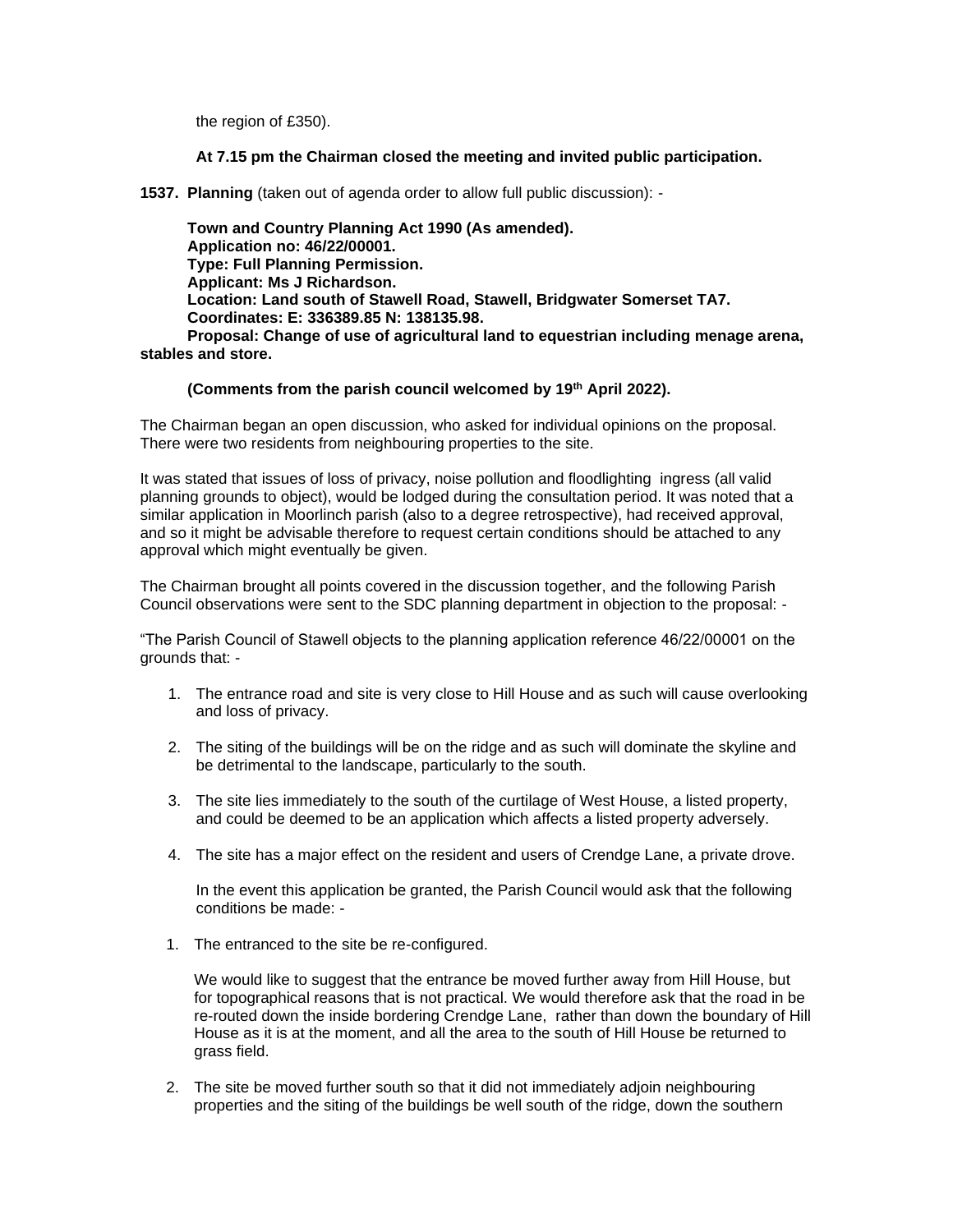slope.

3. That the soakaway to the arena be sited to the south of the arena, well away from the hedge with Crendge Lane, to avoid any drainage seeping in to Crendge Lane.

In addition we would wish that the applicant be required to supply and have approved a drainage plan to minimise surface water run-off of the site on to Crendge Lane, and to maintain it for all time.

- 4. That any lighting be down facing and that the arena not be lit with any lighting.
- 5. That any dung heap be sited so as to cause no offensive smells to any residents and for any burning of dung or bedding to be forbidden.
- 6. To specify for private use only and any commercial use to be forbidden.
- 7. We would like to stipulate that any trees/screening should not be too high as to block light from residents' properties.

This site has caused the Parish Council huge problems for the past 6-7 months and a prior application much earlier could have avoided most of these. This site has been planned for over a year because this part of the former arable field was sown to grass and was separated from the arable area about a year ago. The applicant kept her horses in the village would have known from other equestrian villagers what was required.

We would ask that the planning officer take particular note of objections submitted by the residents of Hill House."

### **The Chairman resumed the meeting at 7.24 pm.**

Following a discussion by the councillors it was agreed that the Chairman draws up the comments of the parish council, strongly objecting to the proposals, and the Clerk circulates them to the members ahead of sending them in to the planners.

## **1535. County/District Councillors' reports:** - None.

#### **1536. Financial Matters**

Three cheques to sign: -

No 514 £173.27 payee CN Fry (April net salary). No 515 £86.44 " (expenses). No 516 £257.60 " Zurich Municipal (insurance).

#### **1536 (a): - The Annual Governance Statement 2021/2022**

This was discussed and its acceptance proposed by the Chairman and seconded by Simon Thomas with unanimous support.

#### **1536 (b): - Accounting Statements 2021/2022: -**

The Clerk presented paper copies of the Receipts and Payments Account and carried out a line by line examination. He advised that the £500 received in respect of the filming work in Sutton Mallet would shortly pass out of the current account and after allowing for this, reserves as at the year-end rose by approximately £500 to £2261.